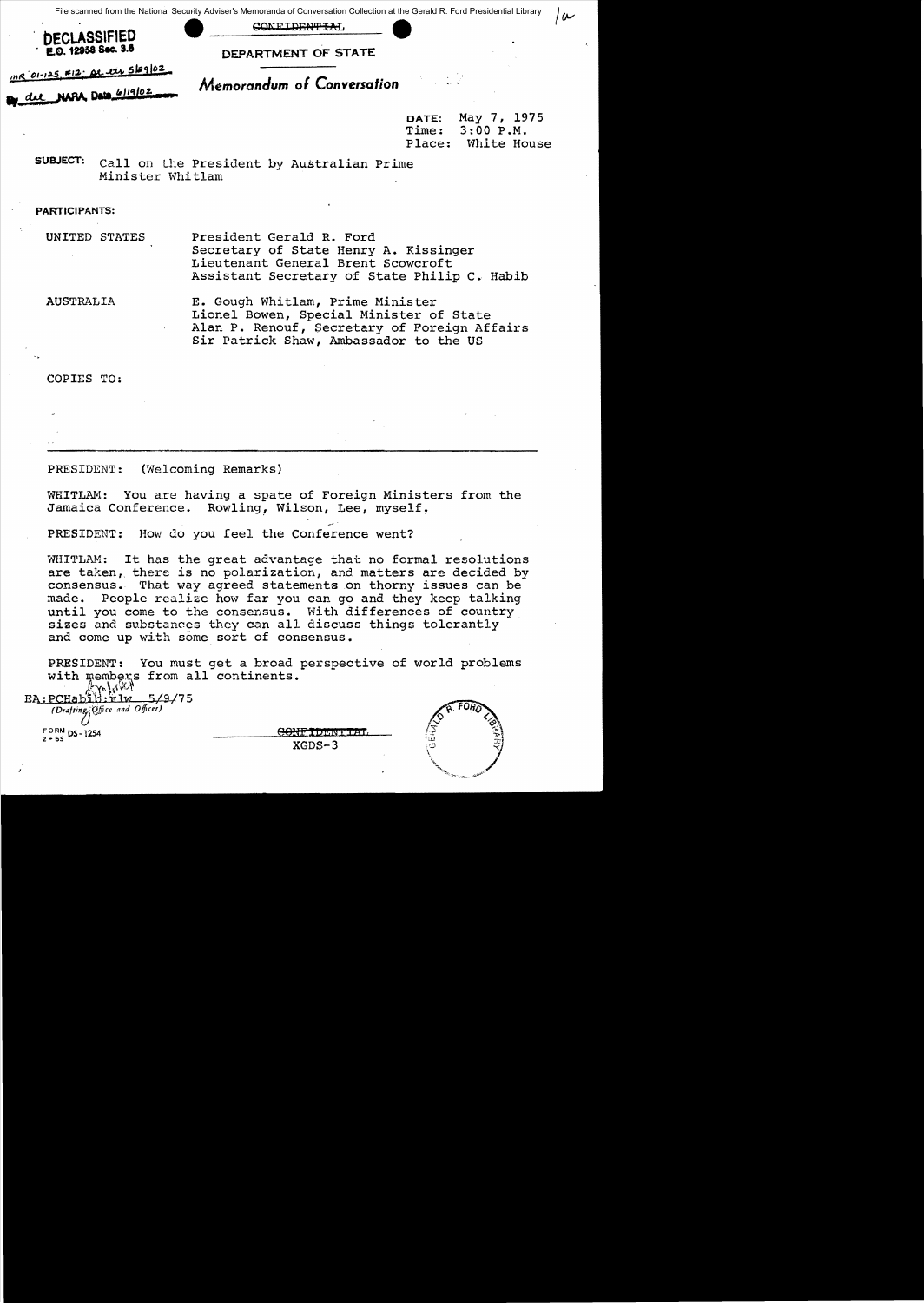### CONFIDENTIAL

WHITLAM: There are 34 members now. A few years ago there were only 20. We have 6 in the Caribbean and now we are getting more in the South Pacific. Fiji and Papua New Guinea will be next. Papua New Guinea *is* the biggest of the South Pacific islands, and the most sophisticated.

KISSINGER: Sophisticated?

WHITLAM: They have a very active Parliament.

KISSINGER: I never associated sophistication with New Guinea.

WHITLAM: The,Chief Minister *is* Michael Somare. You would be fascinated with the range of his discussion. They are lucky to have a fellow emerge like that.

KISSINGER: What *is* the population?

WHITLAM: 2 1/2 to 3 million. At the Conference, about 15 of the 34 countries present are around the Indian Ocean. The debates 34 countries present are around the Indian Ocean. get protracted but everyone was tolerant.

BOWEN: No one attacked us.

I

WHITLAM: The only other Conference I attended was in Ottawa in 1973. Things were more pungent then. Heath and Lee got stuck 1973. Things were more pungent then. Heath and Lee got stuck<br>into me a bit. But Wilson is a change and Lee took a different into me a bit. But Wilson is a change and Lee took a different attitude this time. All the developed countries have Social All the developed countries have Social Democratic or Labor governments, the U.K., Australia, New Zealand<br>and Singapore. Pierre Trudeau added Canada. Pierre Trudeau added Canada.

PRESIDENT: Fortunately your visits came after the traumatic ex-<br>perience of a week or 10 days ago. This has been a setback. It perience of a week or 10 days ago. This has been a setback. is over and this gives us an opportunity to indicate privately what we say publicly. The U.S. will keep its promises, stay strong and, to the extent that the President can, I will keep Congress' feet to the fire, so as to keep our commitments to our allies and the world as a whole.

WHITLAM: That is good to hear. We want to assist in that process. Everyone at the Commonwealth Conference would have been critical of participation in Indochina but there was no pleasure expressed in the reverse. Most are developing countries but there was no political or economic anti-Americanism expressed. Some old hands, like Nyerere, would not agree with anything the U.S. does, but there was a good deal of generosity and no gloating or exultation.

### CONFIDENTIAL

 $\mathbf{z}$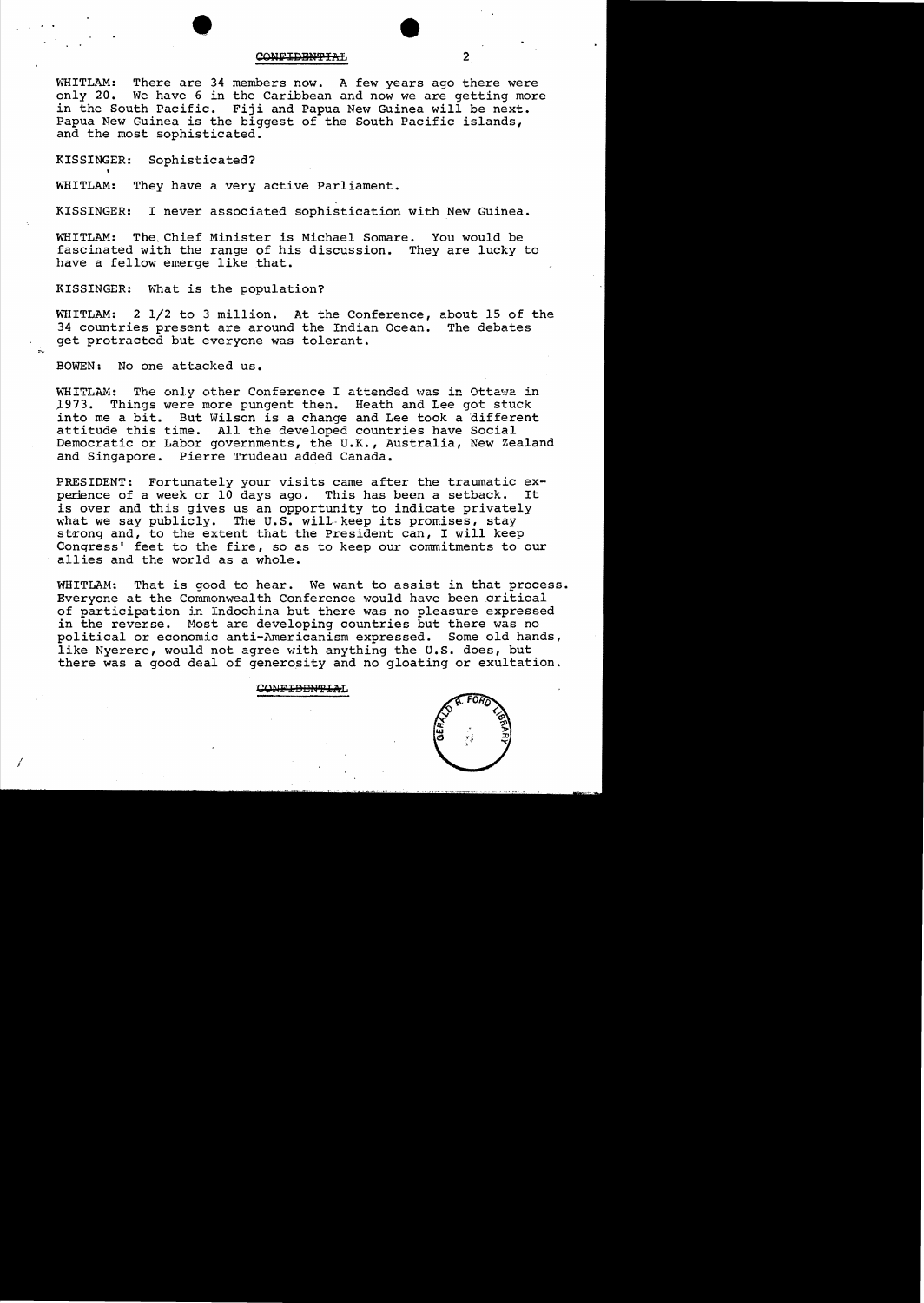#### ONFIDENTIAL

-I

There was little reference to Viet-Nam. There was some talk about getting international efforts to reconstruct the country. You getting international efforts to reconstruct the country. must get a bit depressed by what is sometimes said, but there was no anti-Americanism. The Caribbean countries got upset about Cuba, but there was little time spent on that. The rival systems got no sentiment in favor of them.

PRESIDENT: The U.S. is going to live up to its commitments and is going to have the capability to do so. We do not want potential enemies to get the idea that they can fish in troubled waters. We appreciate the strong position you have taken on our installations in your country. We are going to move ahead in our talks with Moscow. These installations are important to testing and verification.

WHITLAM: It is a contribution we thought we could make to balance<br>the feeling of detente you and the Soviets have developed. This the feeling of detente you and the Soviets have developed. could have been an issue in Australia but it has been completely defused. Before we came to power, a seer would have said it would have been a source of trouble. I don't see it now. They will take and trust my judgment. Our parliamentary system is different than<br>yours. I went in to Parliament in 1952. Let me take the Indochina I went in to Parliament in 1952. Let me take the Indochina business as an example. In the U.S., Republicans and Democrats have, at one time or another, both supported intervention.

KISSINGER: In fact the ones who now are against it, if they had been against it previously, I wonder how it would have gotten done.

WHITLAM: In our country my side was always against intervention. The other side was wholeheartedly in favor. The position is different in the British Parliamentary system. For twenty years there was a clear-cut difference. In yours there was a blend. Now we are concerned with the situation and are willing to help with reconstruction and resettlement of refugees, to a certain extent, through international organizations. The sums and numbers would be a fraction of yours but we are contributing substantial amounts. Five times more to South Viet-Nam than to North Viet-Nam. Also, on the evacuation, we made aircraft available and they are now under U.N. colors.

PRESIDENT: You were helpful in Danang.

WHITLAM: Yes, but we had to call it off when it became unsafe to fly the C-130's. Concerning refugees, we will roughly do about 1/2 of what Canada does. They have some Vietnamese residents and many of the Vietnamese do speak French so it is easier in Canada. But that is the sort of thing we have in mind.

**CONFIDENTIAL** 



3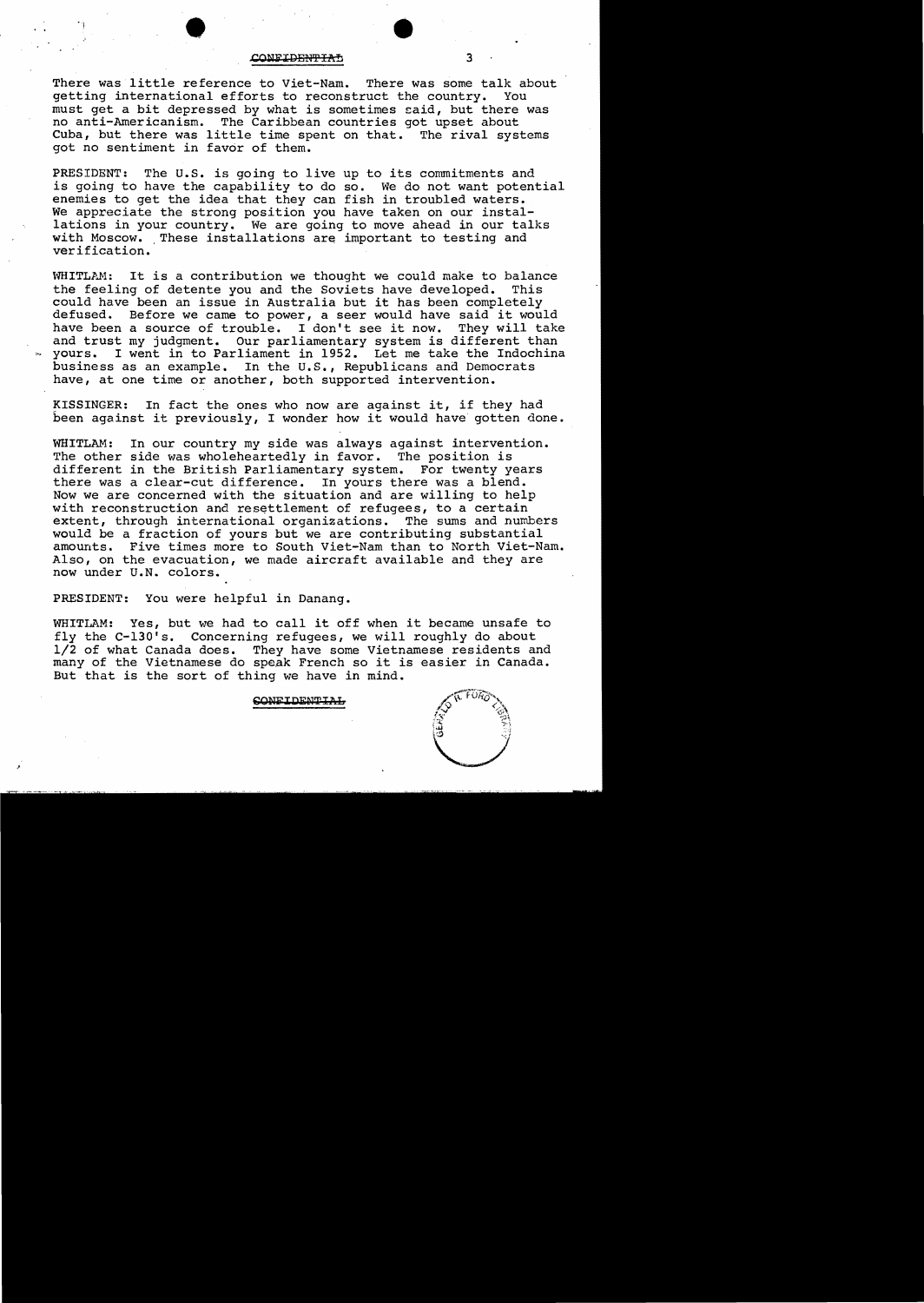### GONFIDENTIAL

PRESIDENT: Our big problem is roughly 120,000 or more refugees, and, despite what some politicians allege, we have gotten a good response from labor and church groups who are in favor of taking<br>them. We can handle them but anything you can do would help. We can handle them but anything you can do would help.

KISSINGER: The Canadians are talking about taking 3,000 but we want to get it up to 5,000.

PRESIDENT: Out of the 120,000 refugees there are about 35,000 heads of families. With a working population of 70 million, 35,000 is very small. And, most have skills. Very few come from uneduca-<br>ted classes. They will make good citizens and will be productive They will make good citizens and will be productive when assimilated.

WHITLAM: About 60 nations have signed the UN Convention on Refugees and certainly half of them would take some. We took some at the end of World War II. Indonesia and the Philippines should take some.

KISSINGER: Is Indonesia interested? They are not likely to. They do not like the Chinese and the Vietnamese might add to their minority problem.

WHITLAM: The more involved the better. There are quite a number in Singapore and Hong Kong and We will take some. We want to get the UNHCR involved in it.

PRESIDENT: We will take care of the refugee problem and have asked Congress for \$507 million. There is a different feeling about funding for reconstruction. As far as we are concerned, the Congress would not tolerate it even if I put on the pressure. So Congress would not tolerate it even if I put on the pressure. our major effort will be in refugees.

WHITLAM: You will undoubtedly do a disproportionate share. About reconstruction, there is provision in our budget. It will not be a large amount, but we will do it. I can understand resistance here but we will do something there and probably through international agencies if they are available. The North Vietnamese are always suspicious of them. But I understand about rehabilitation, which is too much for Congress to consider.

PRESIDENT: After the long history it would be too hard for people to accept.

WHITLAM: In other countries of the Pacific their political structure is not so divided as in Viet-Nam. Take the Thais, their dynasty has ruled for several hundred years. They have a coherent culture. Indonesia is the most difficult. many people in different groups. There are tens of thousands of political detainees. Some liberals in my country are criticizing the Indonesian Government, nevertheless we give them aid. Our

### e<del>onfidential</del>

•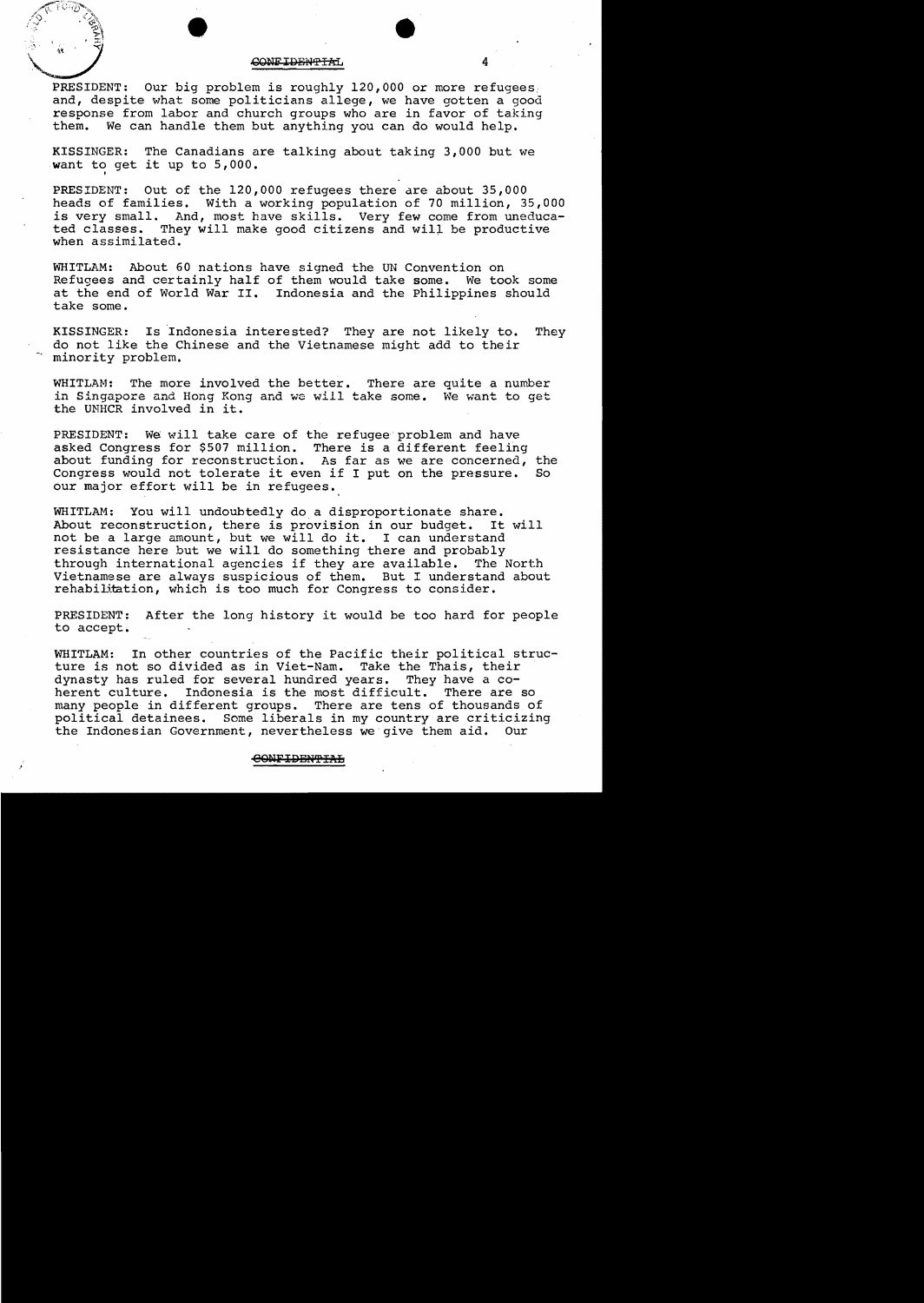### CONFIDENTIAL

largest aid program goes to Papua New Guinea, next to Indonesia<br>and then to Bangladesh. The UK is also going to give some aid and then to Bangladesh. The UK is also going to give some aid to Indonesia. There is always the danger of a coup d'etat the There is always the danger of a coup d'etat there. In the countryside, particularly in Java, they support the Government.

PRESIDENT: We have been encouraged by the progress there which has been helped by their energy earnings. We will do what we can to be helpful in economic and military assistance. We think it vitally important to preserve the structure of views of that Government and are glad to hear you say that you and the UK will help.

WHITLAM: We are placing a lot of emphasis on political and economic relations with Japan and Ihdonesia. It fits in with what you are trying to do.

PRESIDENT: Stability out there will inevitably increase now that we are over the hump.

WHITLAM: We are trying to get closer relations with the Philippines. We never had it before. We are trying to do a bit, but there again the Marcos regime gets a lot of criticism from us. However, it is ridiculous to say the previous regime was democratic. It was an ridiculous to say the previous reqime was democratic. oligarchy.

KISSINGER: Comparable to the wife.

WHITLAM: The steel butterfly. She queens it. Some years ago at the Holt funeral she was all in black and looked quite grand. She the Holt funeral she was all in black and looked quite grand. also came out to our Opera House opening in Sydney and we put her up. We will try to do a bit for them.

The Secretary said it might not be out of order if I mentioned the Indian Ocean. We are worried and concerned at the prospect of the U.S. and Soviets building up where hitherto there has been less confrontation. We suggest you confer with each other. When the Suez opens there will be a range of political When the Suez opens there will be a range of political sentiment in Australia. Our opponents will say that with the Soviets moving in, we want the Yanks out. We do not want to be pushed into a controversy on what is a domestic situation.

PRESIDENT: I am sure the Secretary told you that we were going to proceed with Diego Garcia. It is not because we want any major It is not a military installation in the full sense of a big naval installation. It will have limited capability but it That is the best military recommendation I can get.

### CONFIDENTIAL

5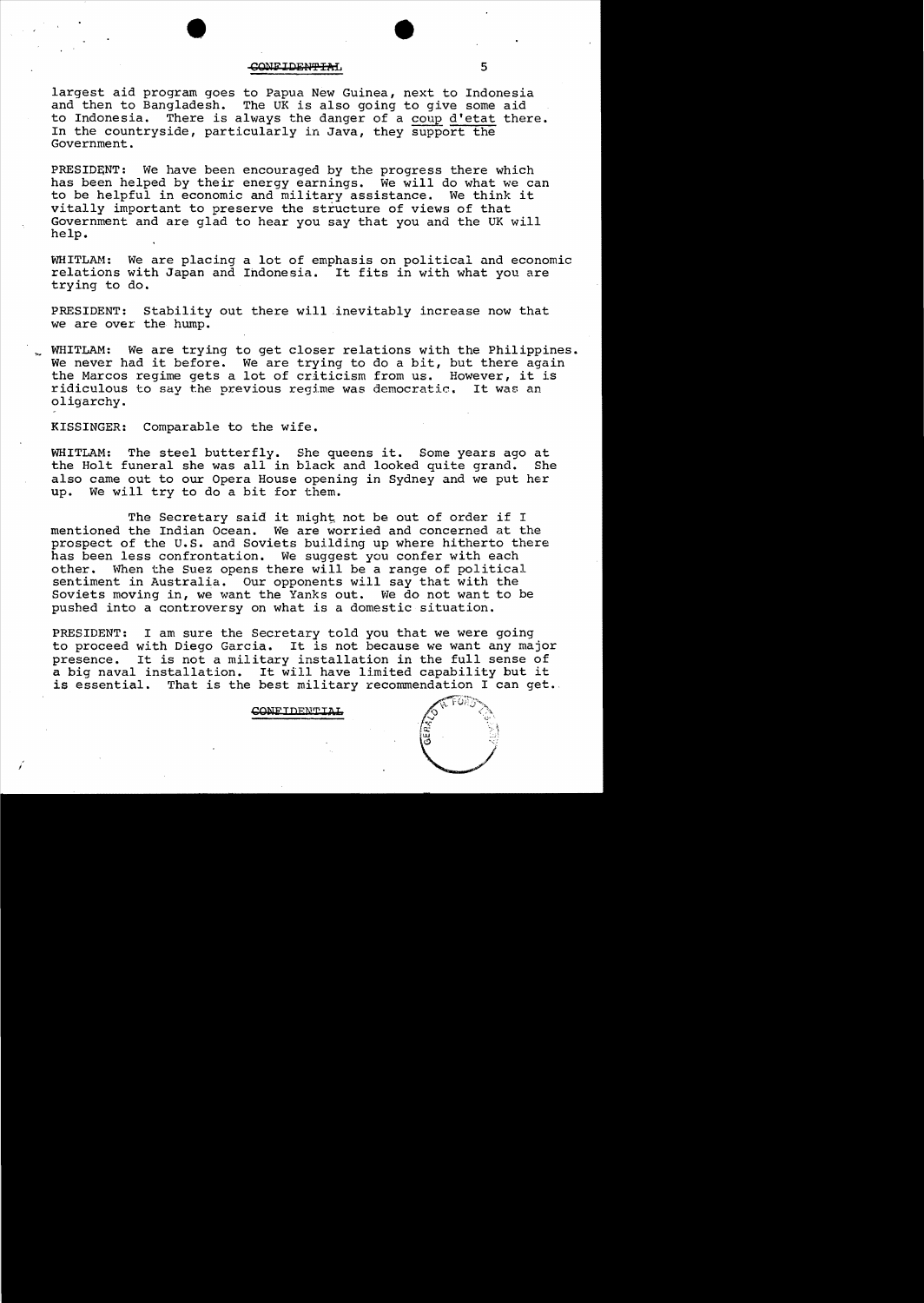# "<br>CONFIDENTIAL 6

We may have some problems in Congress. But this is not a first step that will lead us to others. It will just give us a capability which our military people see as a necezsary backstop.

KISSINGER: I told him that after we have the principle established by Congress, we will consider arms limitations talks with the Soviet Union.

PRESIDENT: We need something to bargain with to get a fair equitable settlement.

WHITLAM: We all will not be happy. Everyone is cozy about this. The Shah and Lee would be happy, but will not say it publicly. Lee was in favor on Viet-Nam but did not send anyone or say anything.

PRESIDENT: Diego Garcia will not be a major facility. We will have a runway and refueling capability.

WHITLAM: We have something like that in western Australia at Perth, Freemantle and an airfield at the North West Cape. These could be used but they are not capable of repair on ships or aircraft.

PRESIDENT: I commissioned the 8,500 ton aircraft carrier NIMITZ the other day. It is the largest warship we have ever built.

WHITLAM: It can stay at sea for a long time.

/

PRESIDENT: It has a fuel capacity of 13 years without refueling.<br>There are 6,500 people on board. I was on a carrier in World War II --the MONTERREY--we were in the carrier group that hit Rabaul in 1943-44.

WHITLAM: It is interesting that Kennedy, Nixon, Johnson and you were all in the Navy.

KISSINGER: That is why the Navy gets 50% of the money.

PRESIDENT: About 1/3 of our Navy is nuclear-powered. A formidable task force can be put together now.

WHITLAM: Our predicament about three years ago was that we did not want nuclear-powered vessels in our harbors. One objection has been overcome.

PRESIDENT: Congress passed a liability legislation in foreign ports and we hope that relieves the problem.

CONFIDENTIAL

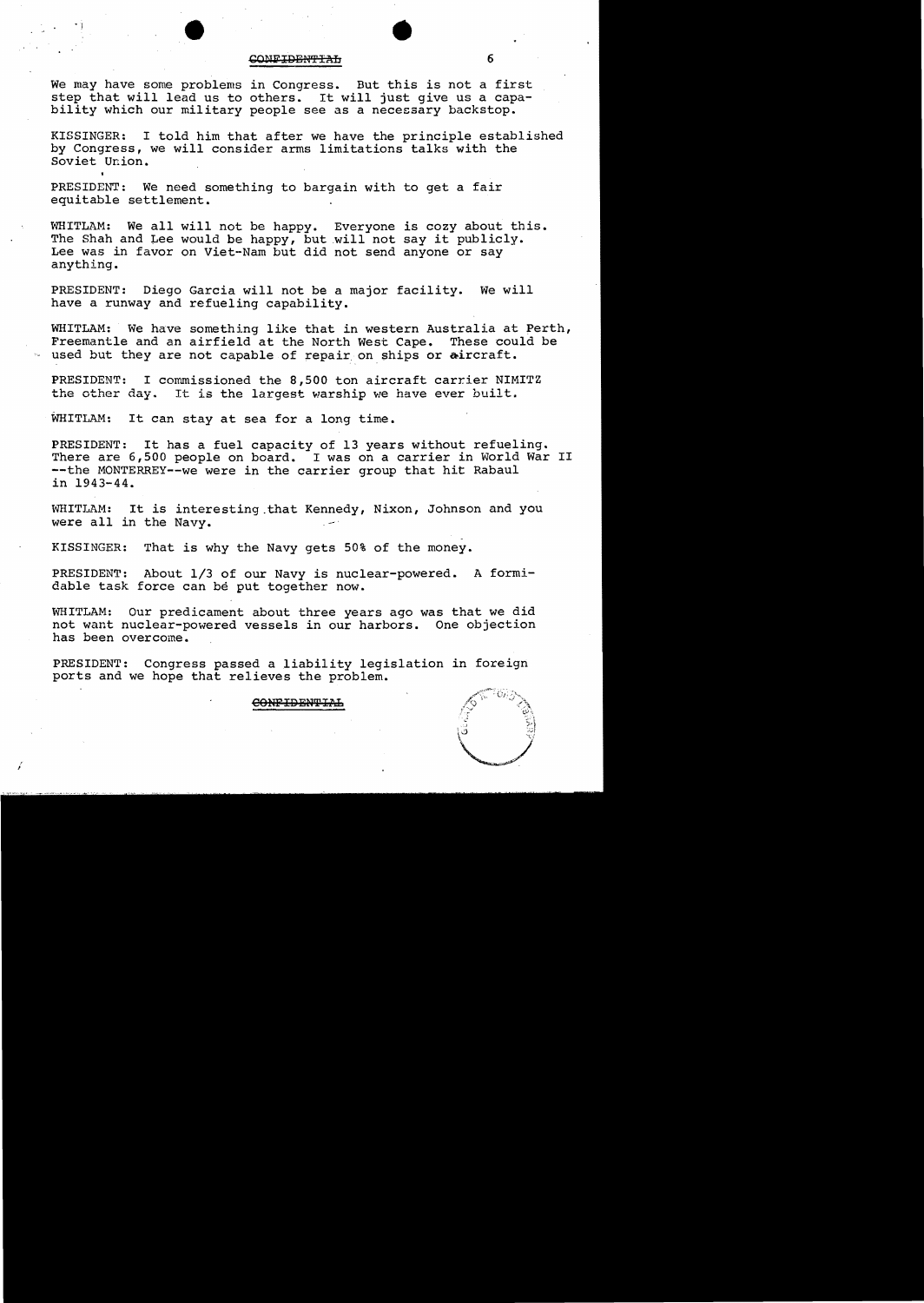### eo<del>np iddwyfai.</del>

WHITLAM: That relieves one problem but the other one is environ-<br>mental. The state governments run our ports and the most import-The state governments run our ports and the most important naval facility is in Sydney. We will have to consult with state authorities. I do not think there will be any difficulty. Our politics are ragged. We have the Huey Longs and the Talmadges just as you did in the past.

PRESIDENT: Both their sons are in the Senate.

KISSINGER: Talmadge and Long are bright.

PRESIDENT: They are shrewd politicians, more sophisticated than their fathers· but not more effective than them.

WHITLAM: Byrd is a second generation. Also, is he a Republican?

PRESIDENT: He is an Independent, but on committees within the Democratic allocation. About two weeks ago we had a Republican fund-raising dinner in Virginia and he showed up. There are not many Independent fund-raising affairs.

KISSINGER: He is a cordial gentleman, but very tough on issues in committees. For example, Rhodesia.

WHITLAM: That was an issue in the Commonwealth Conference. Tanzania and Zambia are training Rhodesians so if there is no movement there will be Rhodesian militants. That is clearly indicated.

PREsiDENT: The Byrd amendment restricts our policy.

KISSINGER: He gave us a bad time.

WHITLAM: I had a press conference in Jamaica and they asked me if I would raise Rhodesia when I saw you.

PRESIDENT: (Laughing). Well now you can say it did come up.

WHITLAM: I don't think that will be necessary.

CONEIDENTIA

•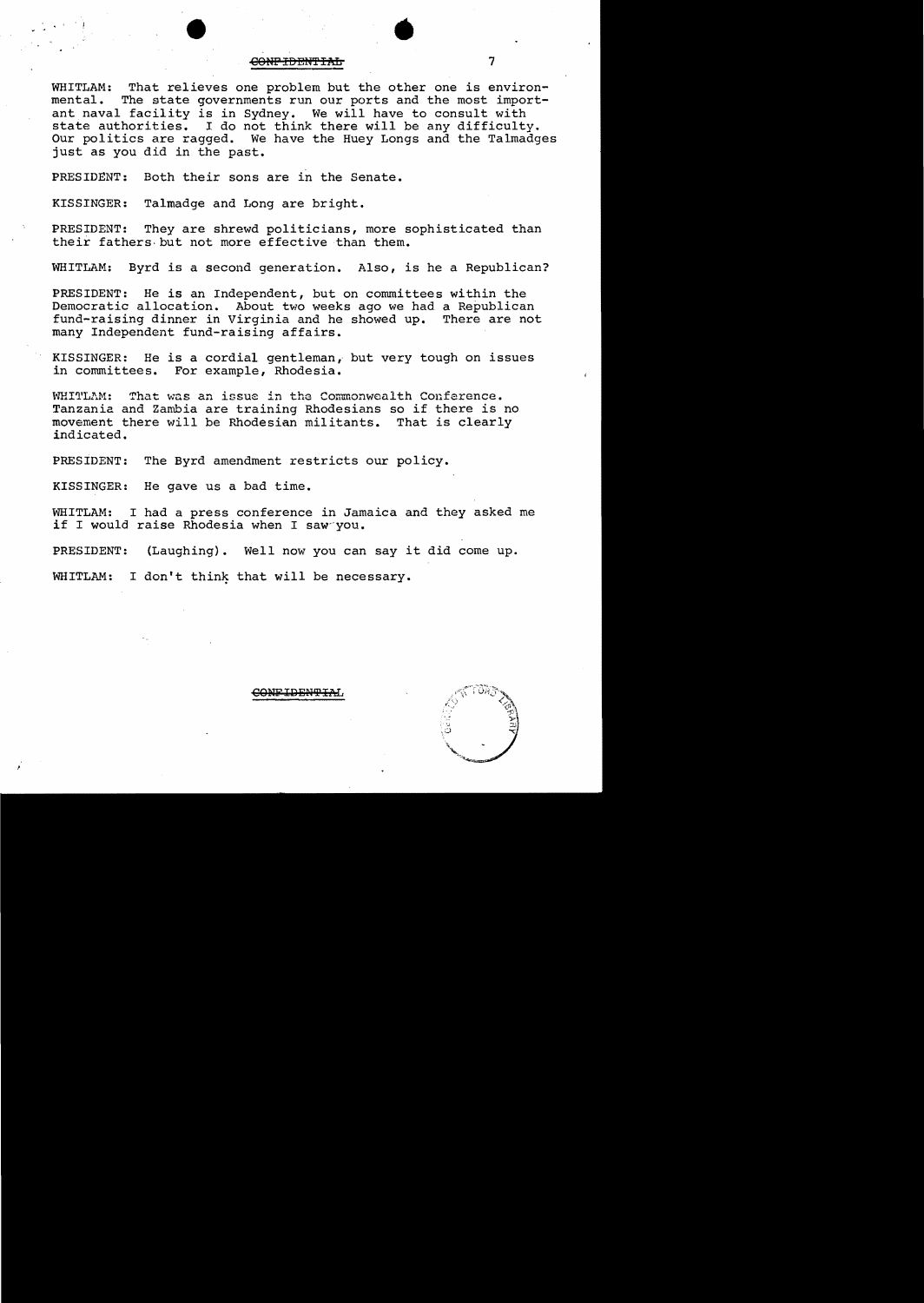$\overline{p}$ RECD NAR INITIAL ACTION C **NSC CORRESPONDENCE PROFILE** MO DA MO DA HR 7503280  $75097/7$ CIRCLE **SAPPROPRIATE** PTION TO: PRES FROM: KISSINGER, H UNCLAS LOG IN/OUT Lou KISSINGER. COLBY, W **OTHER** NO FORN **NODIS SOURCE/CLASS/DESCRI** SCHLESINGER, J SCOWCROFT  $\overline{\mathbf{c}}$ EYES ONLY EXDIS **DAVIS** ST EX SEC CODEWORD **SENSITIVE** TLAM **SUBJEC** INTERNAL ROUTING AND DISTRIBUTION **ACTION REQUIRED** REC<br>CY<br>FOR **INFO** ACTION Jeonic MEMO FOR **NE** ADVANCE CYS TO HAK/SCOWCROFT ASGNT MEMO FOR PRES STAFF SECRETARY REPLY FOR FAREAST Smulper APPROPRIATE ACTION . . . . . . . **SUB-SAHARAN AFRIC ACTION** мемо\_\_\_\_\_\_\_\_\_\_\_\_ то. MID EAST / NO. AFRICA / SO. ASIA RECOMMENDATIONS ........ EUROPE / CANADA DISTRIBUTION/INITIAL JOINT MEMO . . . . . . . . . . . . . . . . **LATIN AMERICA** REFER TO\_\_  $FOR$ UNITED NATIONS ANY ACTION NECESSARY?........... **ECONOMIC** CONCURRENCE. . . . . . . . . . . . **SCIENTIFIC** DUE DATE: PROGRAM ANALYSIS **NSC PLANNING** COMMENTS: (INCLUDING SPECIAL INSTRUCTIONS) CONGRESSIONAL OCEANS POLICY INTELLIGENCE CY TO DATE **FROM** TO SUBSEQUENT ACTION REQUIRED (OR TAKEN):  $\overline{\mathbf{s}}$ preval é ROUTING/ACT ロユ **SUBSEQUENT**  $71\times$ en **DISPATCH FSZ** MICROFILM & FILE ROMTS: CY ROMTS: SEE ABOVE PLUS:  $M/F'D$ BY. NOTIFY\_ & DATE. **BY** DISP SPECIAL DISPOSITION: S A SF 50 CROSS REF W/\_ **NS** HF NSC/S EP WĤ SUSPENSE CY ATTACHED: FOLDER ्रिस्तुलम् । साम**र्त्यम्**  $NBC-74-21$ <br> $833-147$ ÷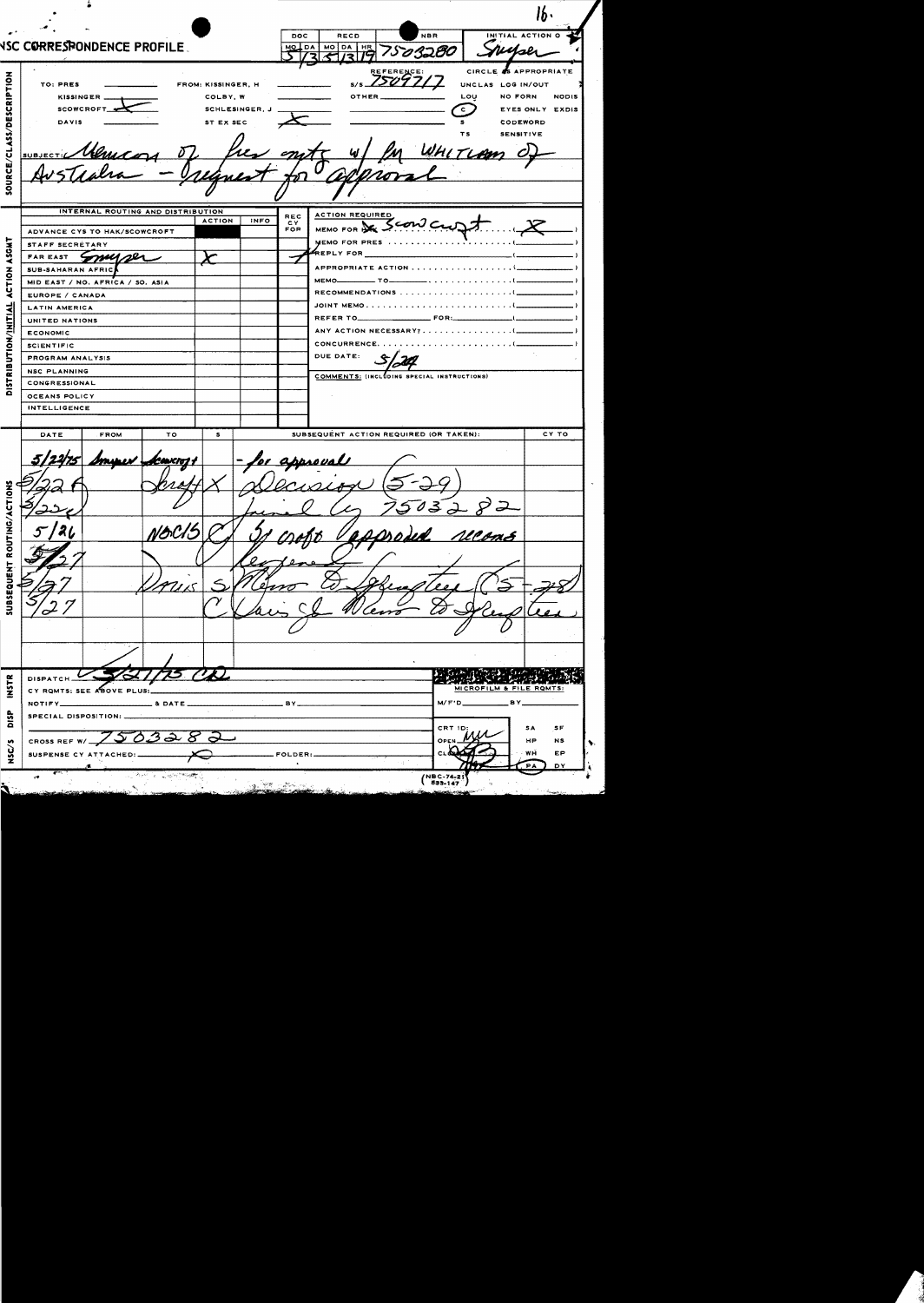# **1280**<br>**NATIONAL SECURITY COUNCIL** 2282 WASHINGTON, D.C. 20506

May Z7, 1975

3280<br><del>3282</del>

# MEMORANDUM FOR:

Mr. George S. Springsteen .Executive Secretary Department of State

':

SUBJECT: Memoranda of Conversation

The memoranda of conversation between the President and Australian Prime Minister Whitlam (S/S 7509717) and New Zealand Prime Minister Rowling (S/S 7509782) are approved for distribution.

Comes et Bosnun  $J_{\text{F}}$  Jeanne W. Davis  $f_{\text{F}}$ .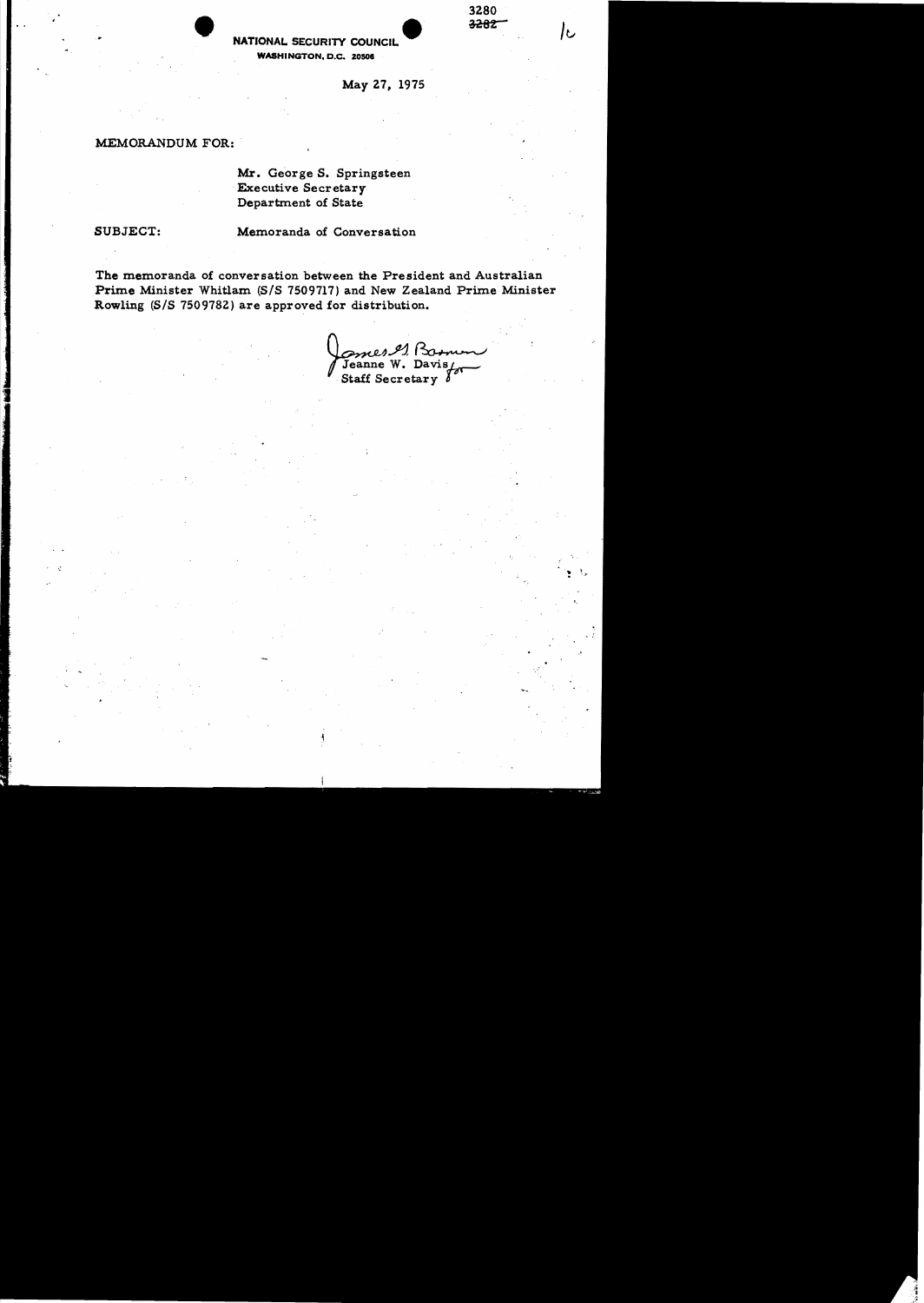**MEMORANDUM** MORANDUM

# NATIONAL SECURITY COUNCIL

CONFIDENTIAL

ACTION May 22, 1975

 $3282$  |  $\phi$ 

MEMORANDUM FOR: GENERAL SCOWCROFT

Whitlam and Rowling

FROM: W. R. SMYSEE

SUBJECT: Clearance of the President's Memoranda of Conversation with Prime Ministers

Attached (Tabs A and B) are the memoranda of conversation between the President and Prime Ministers Whitlam and Rowling, respectively.

The State Department requests yourclearance on these memoranda of conversation before it distributes them.

RECOMMENDA TION:

That you approve the attached memoranda of conversation (Tabs A and B).

Approve (Whitlam)  $\sqrt{2}$  Approved as Amended \_\_\_\_\_\_\_\_\_ Approve (Rowling)  $\bigotimes$  Approved as Amended  $5/25$ 

CONFIDENTIAL GDS